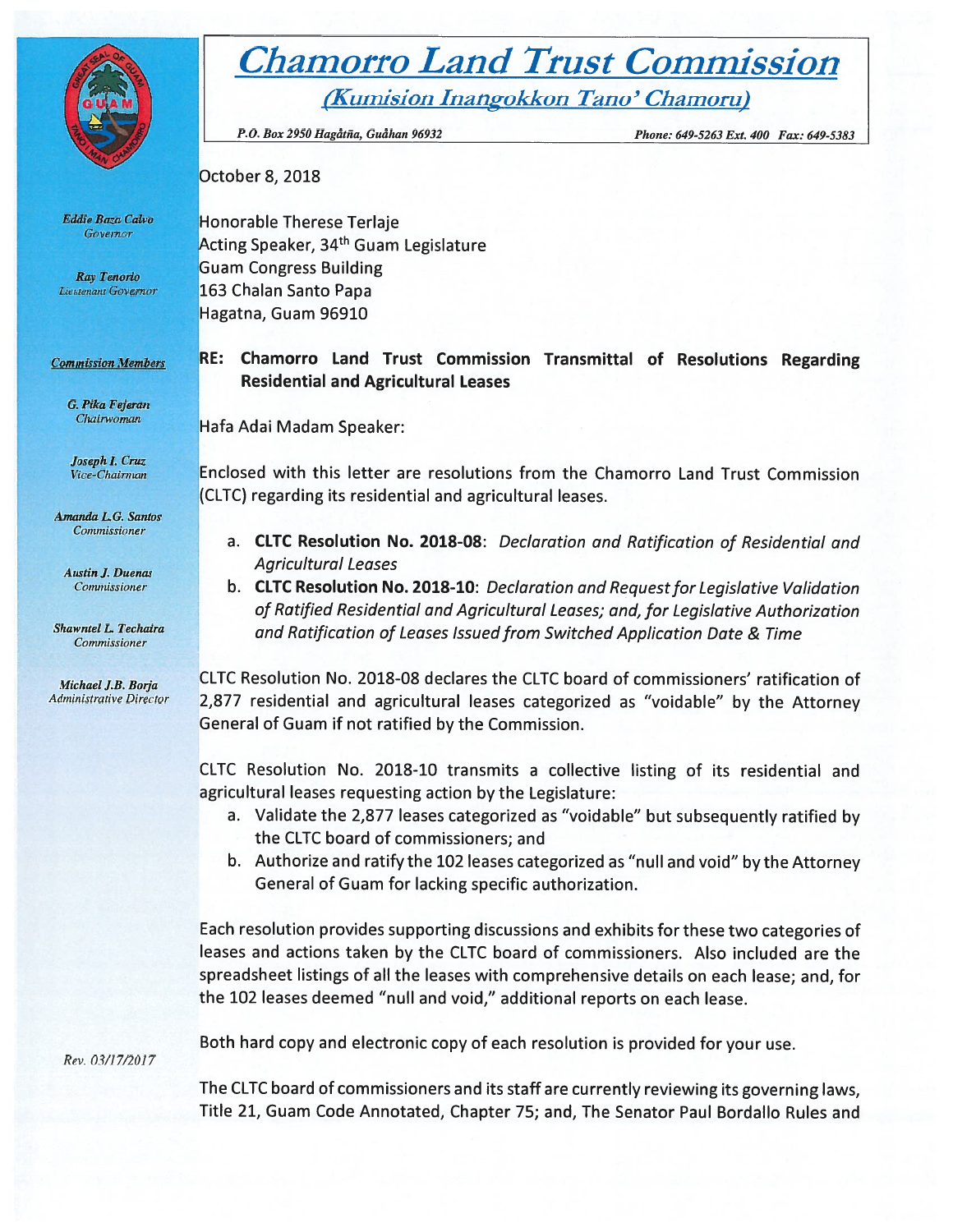Regulations for the Chamorro Land Trust Commission, enacted as Public Law 23-32, to recommend legislative changes to improve and make practical the processes of issuing residential and agricultural leases moving forward. The Commission will soon submit <sup>a</sup> separate resolution with recommended changes to the laws.

Additionally, attached to this letter is <sup>a</sup> key that describes in more detail the column headings on the spreadsheets of the various lease groups in the exhibits to the resolutions.

The Commission is prepared to answer all questions regarding these resolutions and to assist with the necessary legislation.

Senseramente,

MICHAELJ.B. BORJA Administrative Director

Enclosures:

- 1. Key to Listings of CLTC Leases
- 2. CLTC Resolution 2018-08 with Exhibit
- 3. CLTC Resolution 2018-10 with Exhibits
- cc: Office of the Governor (electronic file) Legislative Committee on Land (electronic file)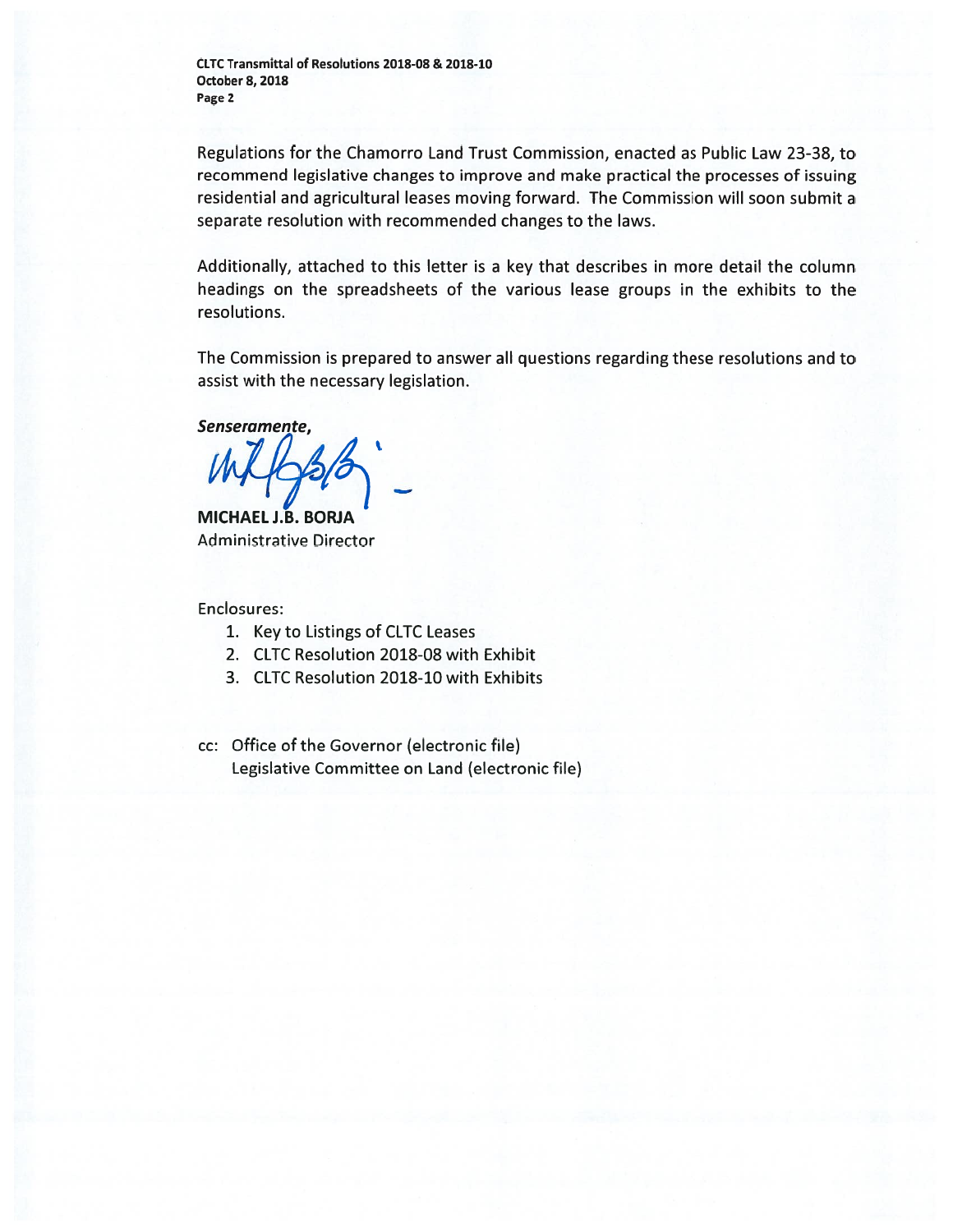

## Key to Listings of CLTC Leases

### 1995 Original Applicants with Leases

- a. FULL NAME: Name of Lessee
- b. APP'N DATE: Date Application Submitted
- c. APP'N TIME: Time Application Submitted
- d. LOT DESCRIPTION: Lot Information as Described in Lease
- e. SIGNING DATE: Date CLTC Signed Lease
- f. APPROVING OFFICIAL: Endorsing Administrative Director
- g. LEASE INSTRUMENT NO.: The Recorded Instrument Number; Lease in File (LIF) That is Not Recorded
- h. MAP FY NO.: The Survey Map or Sketch Number Associated to Leased Lot
- i. MAP DOC. NO.: The Recorded Instrument Number of the Survey Map Number Associated to Leased Lot
- j. OCCUPY: "Y" if Lot is Occupied or in Use; "N" if Lot is Not Occupied and Not in Use; "N/A" is No Site Inspection
- k. STRUCTURE: Type of Structure Identified On Lot; "WT" is Wood & Tin; "SC" is Semi-Concrete; "C" is Concrete; "N/A" is No Structure Identified
- I. REMARKS: Comments Regarding the Lease
- m. ASSESSED VALUE (LAND): RevTax Tax Assessed Value of the Land
- n. ASSESSED VALUE (BLDG): RevTax Tax Assessed Value of the Structure on the Land
- o. TAX BALANCE 2017: Balance of Property Tax Due

#### Transferred and Switch List

- a. FULL NAME (TRANSFEREE): Name of Lessee
- b. DATE OF APPLICATION: Date Application Submitted
- c. TIME OF APPLICATION: Time Application Submitted
- d. LOT DESCRIPTION: Lot Information as Described in Lease
- e. SIGNING DATE: Date CLTC Signed Lease
- f. TYPE OF TRANSFER: Section of Public Law 23-38 Authorizing Transfer
	- 1. 5.8: Transfer of Application to <sup>a</sup> Designated Beneficiary of <sup>a</sup> Deceased Applicant
	- 2. 6.4: Transfer of Lease or Application to <sup>a</sup> Designated Beneficiary of an Individual Who Preoccupied Land or Held <sup>a</sup> Land Use Permit
	- 3. 7.5: Transfer of Lease After Held for 7 Years
	- 4. 9.1: Transfer of Lease to <sup>a</sup> Designated Beneficiary of <sup>a</sup> Deceased Lessee
	- 5. N/A: Transfer That Occurred Without PL 23-38 Authorization
- g. REMARKS ON N/A: Comments Related to "N/A" on TYPE OF TRANSFER
- h. NAME & APPLICATION DATE OF TRANSFEROR: Self Explanatory
- i. NAME & APPLICATION DATE OF TRANSFEREE: Self Explanatory
- j. RELATIONSHIP BETWEEN TRANSFEROR & TRANSFEREE: Self Explanatory
- k. DATE APPROVED: Date Transfer Approved
- I. APPROVING OFFICIAL: Person Who Approved Transfer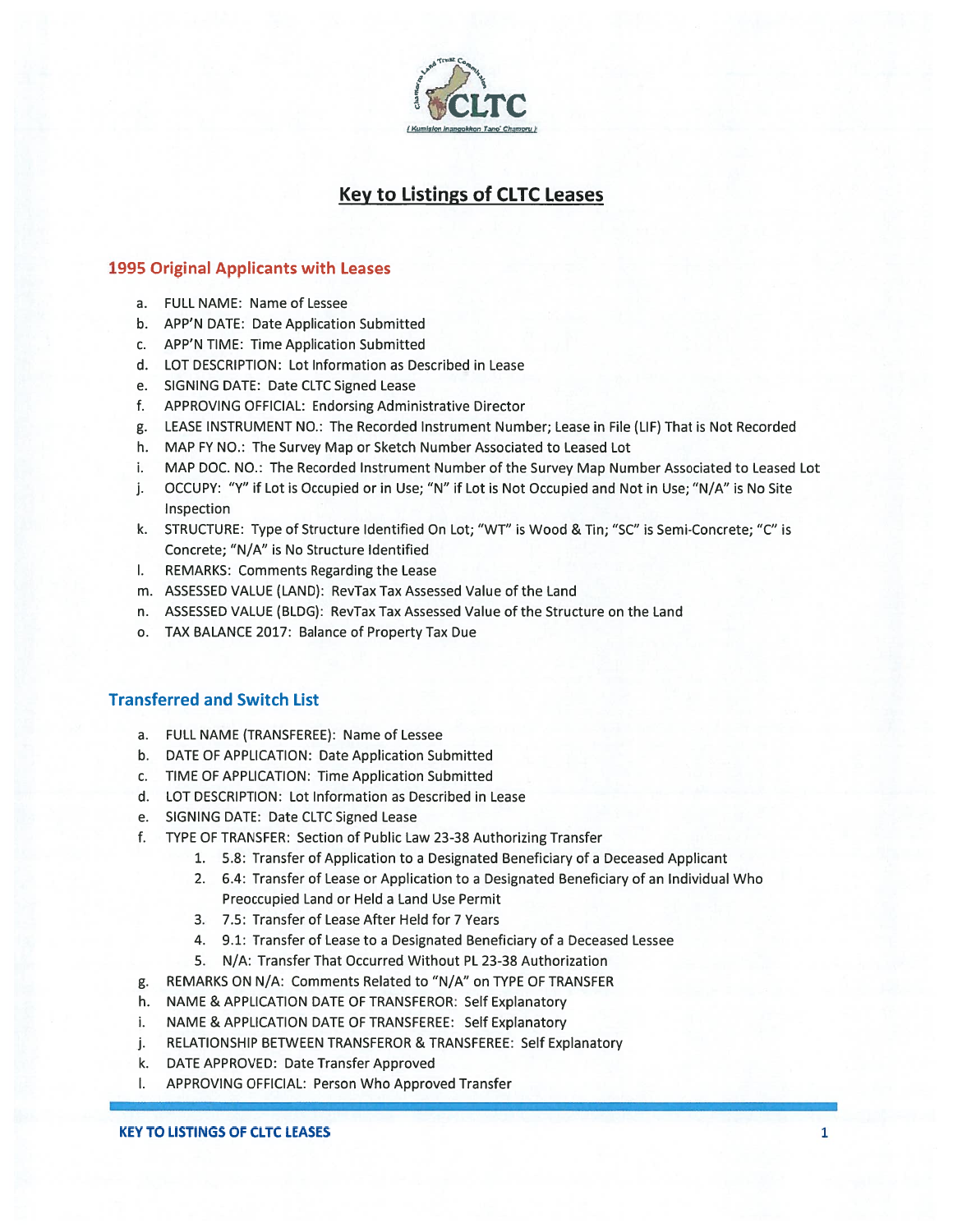

- m. RELATIONSHIP BETWEEN APPROVING OFFICIAL & TRANSFERRING PARTIES: Self Explanatory
- n. CURRENT STATUS OF LEASE/LAND IMPROVEMENTS & OCCUPANCY:
- o. LUP/PREOCCUPIER/MAYOR'S VERIFICATION: Proof for Occupying the Land Prior to July 12, 1995 (PL 23- 38, §); Land Use Permit (LUP) Number
- p. OCCUPYING: "Y" if Lot is Occupied or in Use; "N" if Lot is Not Occupied and Not in Use; "N/A" is No Site Inspection
- q. TYPE OF STRUCTURE: Type of Structure Identified On Lot; "WT" is Wood & Tin; "SC" is Semi-Concrete; "C" is Concrete; "N/A" is No Structure Identified
- r. ASSESSED VALUE (LAND): RevTax Tax Assessed Value of the Land
- s. ASSESSED VALUE (BLDG): RevTax Tax Assessed Value of the Structure on the Land

#### 1996 and After Applicants with Leases

- 1. FULL NAME: Name of Lessee
- 2. APP'N DATE: Date Application Submitted
- 3. APP'N TIME: Time Application Submitted
- 4. OCCUPYING GOV'T LAND AT: Occupied Land Applicant Cited in Application or Interview
- 5. LOT DESCRIPTION: Lot Information as Described in Lease
- 6. SIGNING DATE: Date CLTC Signed Lease
- 7. APPROVAL OFFICIAL: Endorsing Administrative Director
- 8. LEASE INSTRUMENT NO.: The Recorded Instrument Number; Lease in File (LIF) That is Not Recorded
- 9. MAP FY NO.: The Survey Map or Sketch Number Associated to Leased Lot
- 10. MAP DOC NO.: The Recorded Instrument Number of the Survey Map Number Associated to Leased Lot
- 11. OCCUPY: "Y" if Lot is Occupied or in Use; "N" if Lot is Not Occupied and Not in Use; "N/A" is No Site Inspection
- 12. STRUCTURE: Type of Structure Identified On Lot; "WT" is Wood & Tin; "SC" is Semi-Concrete; "C" is Concrete; "N/A" is No Structure Identified
- 13. LUP#/PRE-OCCUPYING/MAYORS CERTIFICATION: Proof for Occupying the Land Prior to July 12, 1995 (PL 23-38, §); Land Use Permit (LUP) Number
- 14. NOTES OR REMARKS: Comments Regarding the Lease
- 15. ASSESSED VALUE (LAND): RevTax Tax Assessed Value of the Land
- 16. ASSESSED VALUE (BLDG): RevTax Tax Assessed Value of the Structure on the Land
- 17. TAX BALANCE: Balance of Property Tax Due

#### 1995 Applicants Without Leases

- a. FULL NAME: Name of Lessee
- b. OWN LAND: Response on Application; "TRUE"-Owns Land; "FALSE"-Does Not Own Land
- c. PRIORITY: Award Designation Specified in PL 23-38, §6.2(c)
	- 1. "1" Those who do not own land anywhere
	- 2. "2" Those who own one (1) acre or less anywhere
	- 3. "3" Those who own more than one (1) acre anywhere